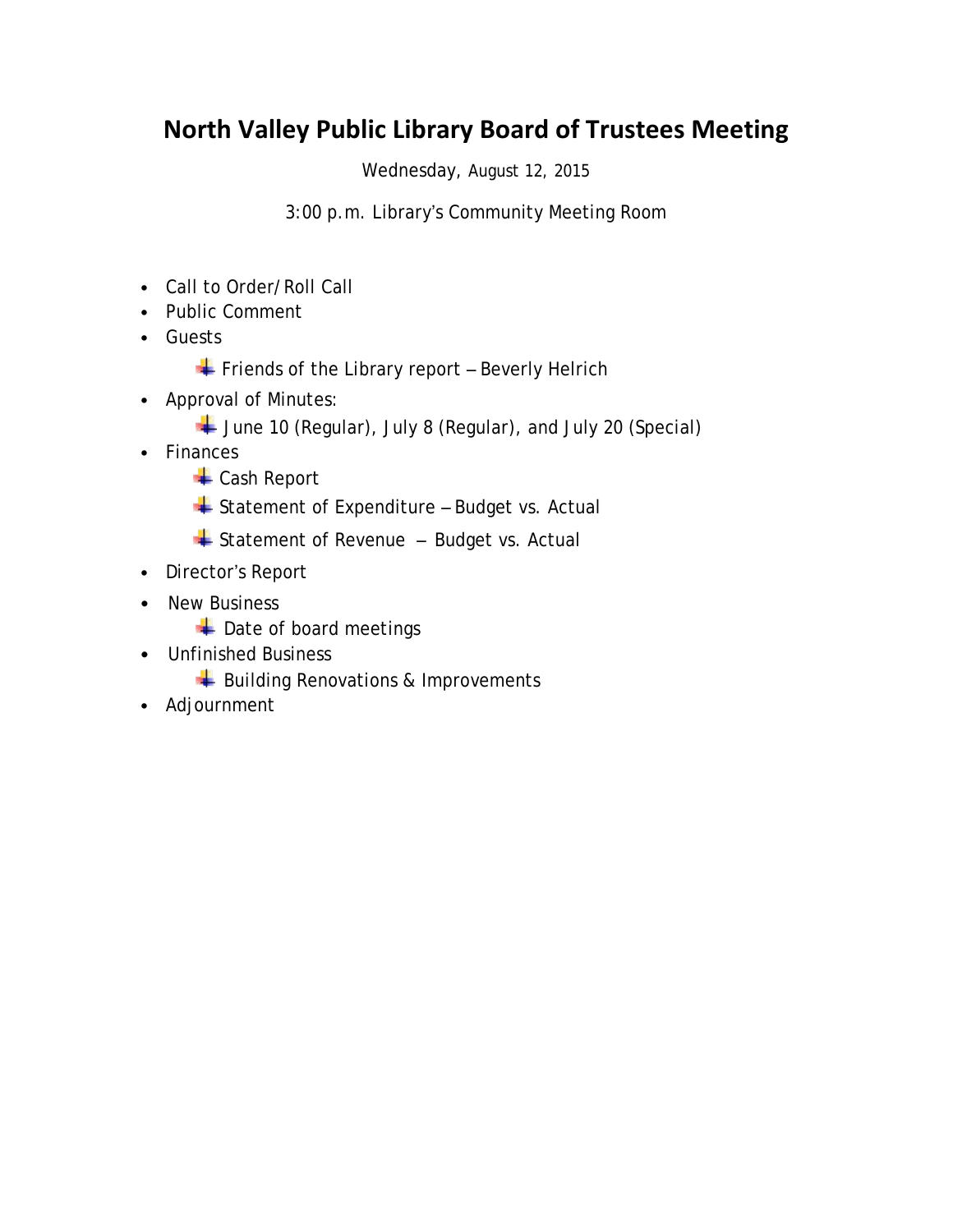## North Valley Public Library Board of Trustees Minutes FINAL & APPROVED

Wednesday, Aug 12, 2015 3:00 p.m. Library Community Room

Attending:

Joanne Charbonneau, Board chairperson (via Skype) Alan Sponberg, Board member Victoria Howell, Board member Toba Winston, Board member Denise Ard, Library Director Bev Heinrich, Friends of the Library Guest: Leon Theroux Guest: Colleen Miller

Meeting called to order at 3:02.

No Public Comment:

Friend's Report: The book sale during the Creamery Picnic went very well with a lot of titles sold. In September the Friends will have their annual picnic and somewhere in the middle of October, a wine and beer tasting for Octoberfest. Since they will need both the community room and the library for the wine and beer tasting, the final date will depend on when the asbestos abatement and ceiling are finished. A wine/beer permit is necessary if tickets will be sold for the event. Victoria will talk to Bev about organizing one in order to maximize profits.

Approval of Minutes: Joanne moved to approve the June minutes, Alan seconded. There were no comments and they passed unanimously. Joanne moved to approve the July  $20<sup>th</sup>$  special meeting minutes and Alan seconded. They were unanimously approved. Joanne moved to approve the July 8<sup>th</sup> board minutes, Alan seconded and they were unanimously approved.

Financial Report: Joanne moved to approve financial report as Denise presented it, Toba seconded. The report was unanimously approved.

Director's Report: Joanne asked for comments. There were none.

New Business: The board decided board meetings would remain the second Wednesday of every month but the issue will be revisited when there are new board members.

Unfinished Business: Denise presented a graph representing the current building projects. Colleen will work with Keith Craft at Caribou Electric to do electrical/lighting work.

Denise explained that after the asbestos is removed from each room, an air clean check must be done. She suggested getting the children's room and meeting room done at the same time in order to save money, keeping the cost to just two air clean checks.